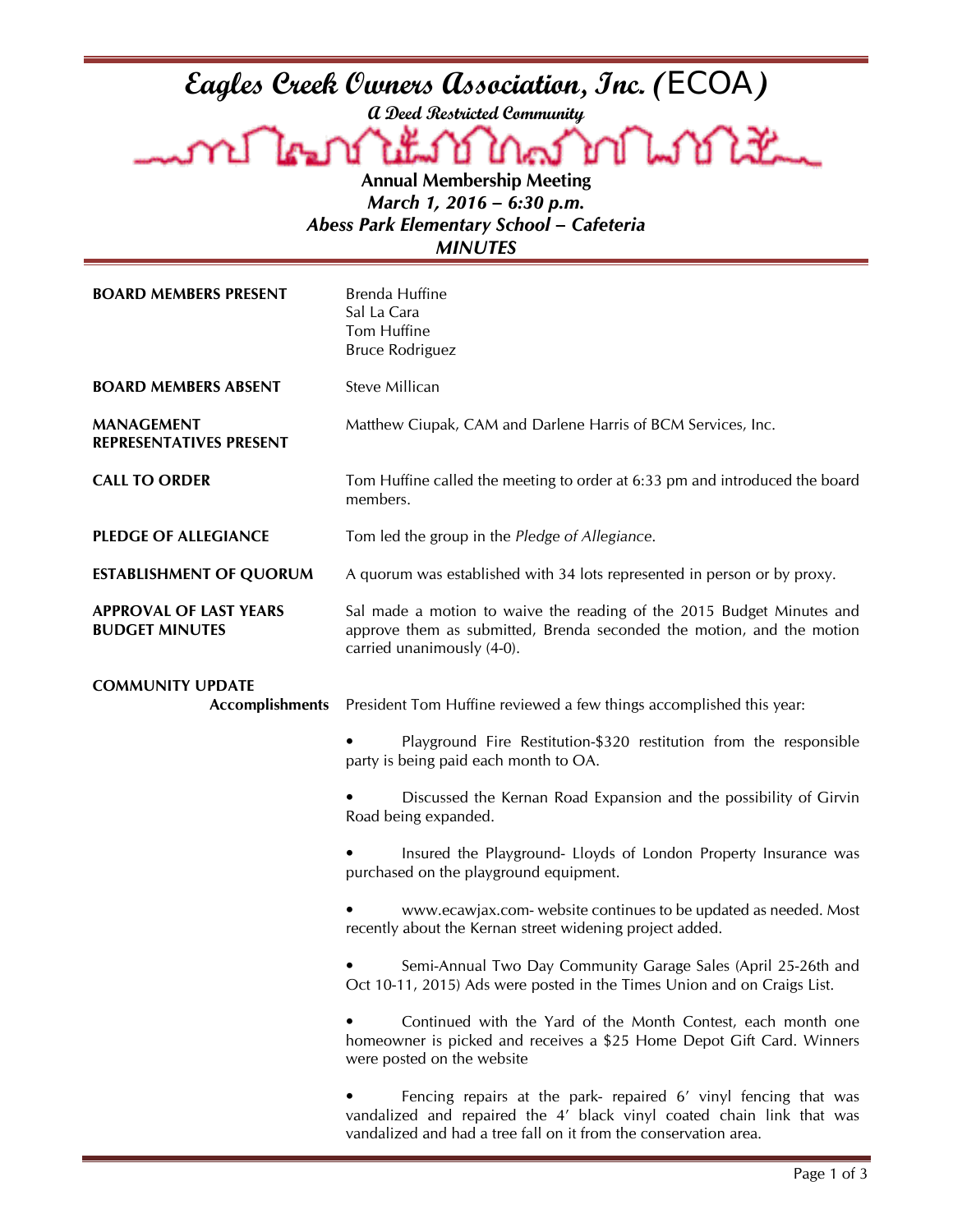• American Eagle Washout-Rip rap will fill the washout that is occurring in two places on American Eagle Way. Will have it repaired once the water level goes down.

• American Eagle Entrance Sign repair- Top of sign was falling off, reattached brick with additional mortar.

• Continue to remove dead trees from the park- HOA doesn't want to remove them but due to liability issues, if dead, will remove them. Did it once in Jan 2015 and once in Dec 2015.

Pressure washed all vinyl fencing, the board hopes to only do this every two years.

• Continue to cut and maintain "dump" area on Arrowleaf Lane twice a year

• Decorated the entrance monuments with Christmas Lights with volunteers throughout the neighborhood

## **Financial Update**

- As of 12/31/15 the total asset value of Eagles Creek OA was \$132,067.48 and last year at this time it was \$105,180.42. (Please note this number should be around \$108,793.31 in 2015 because it takes in effect \$23,274.17 in prepaid 2016 owners dues)
- Cash in Bank as of February 26,2016- \$140,246.59
- Assessments receivable outstanding for 2015 was \$27,445.21 last year at this time it was \$26,791.75. (\$23,427.36 for 2015 only remains as of February 26, 2016)
- Currently there are 10 mortgage foreclosures and 32 bank/rental corporation owned properties… last year at this time there were 19 mortgage foreclosures and 23 bank/corporation owned properties.

**ELECTIONS** Matthew Ciupak stated that there was five names nominated prior to the meeting. There was a second for their nominations:

> Steve Millican Bruce Rodriguez Tom Huffine Sal La Cara Brenda Huffine

Matthew Ciupak opened the floor for nominations, there were no nominations from the floor. There was a motion and second to close floor nominations. There were 5 positions and 5 nominations. Therefore, the following were elected by acclamation:

| <b>BOARD OF DIRECTORS</b> | Tom Huffine – President (Term Expires 2017)          |
|---------------------------|------------------------------------------------------|
|                           | Bruce Rodriguez – Vice President (Term Expires 2017) |
|                           | Sal La Cara – Secretary (Term Expires 2017)          |